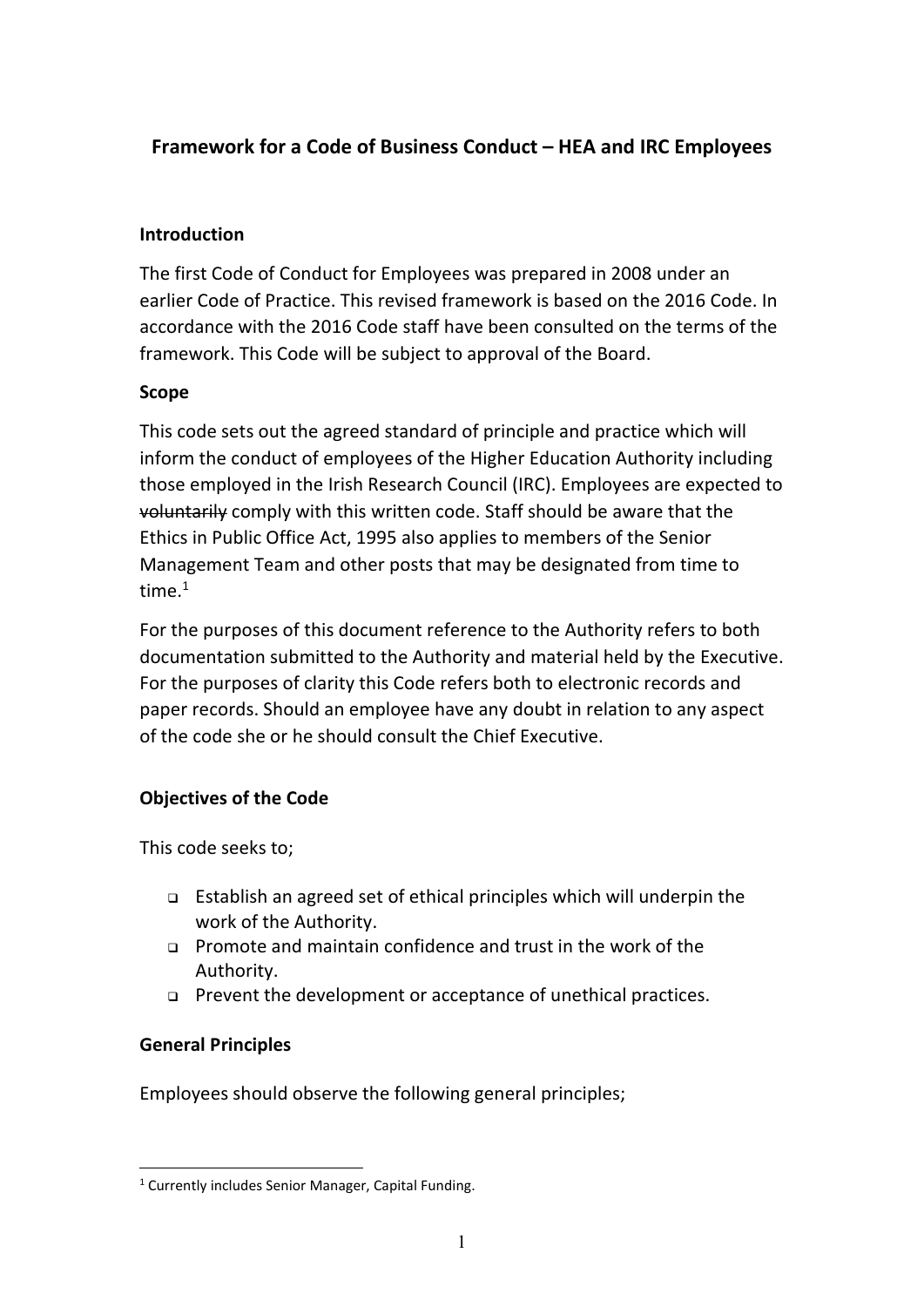#### *Integrity*

- disclosure by staff of outside employment/business interests in conflict or in potential conflict with the work of the Authority;
- Management and employees should not be involved in outside employment/business interests in conflict, or in potential conflict, with the business of the HEA and IRC;
- avoidance of the giving or receiving of corporate gifts, hospitality, preferential treatment or benefits which might affect or appear to affect the ability of the donor or the recipient to make independent judgement; staff shall comply with the HEA's policy on the making of, and receiving of gifts;
- Commit to compete vigorously and energetically but also ethically and honestly;
- conduct of purchasing activities of goods/services in accordance with best business practice;
- Ensure a culture of claiming expenses only as appropriate to business needs and in accordance with good practice in the public sector generally;
- ensuring that the Authority's accounts/reports accurately reflect their business performance and are not misleading or designed to be misleading;
- avoidance of use of the Authority's resources or time for personal gain or solely for the benefit of persons/organisations unconnected with the HEA;
- commitment not to acquire information or business secrets by improper means.

#### *Information*

 The HEA will seek to ensure that access to general information on the activities of the HEA is facilitated in a manner that is open and enhances its accountability to the general public.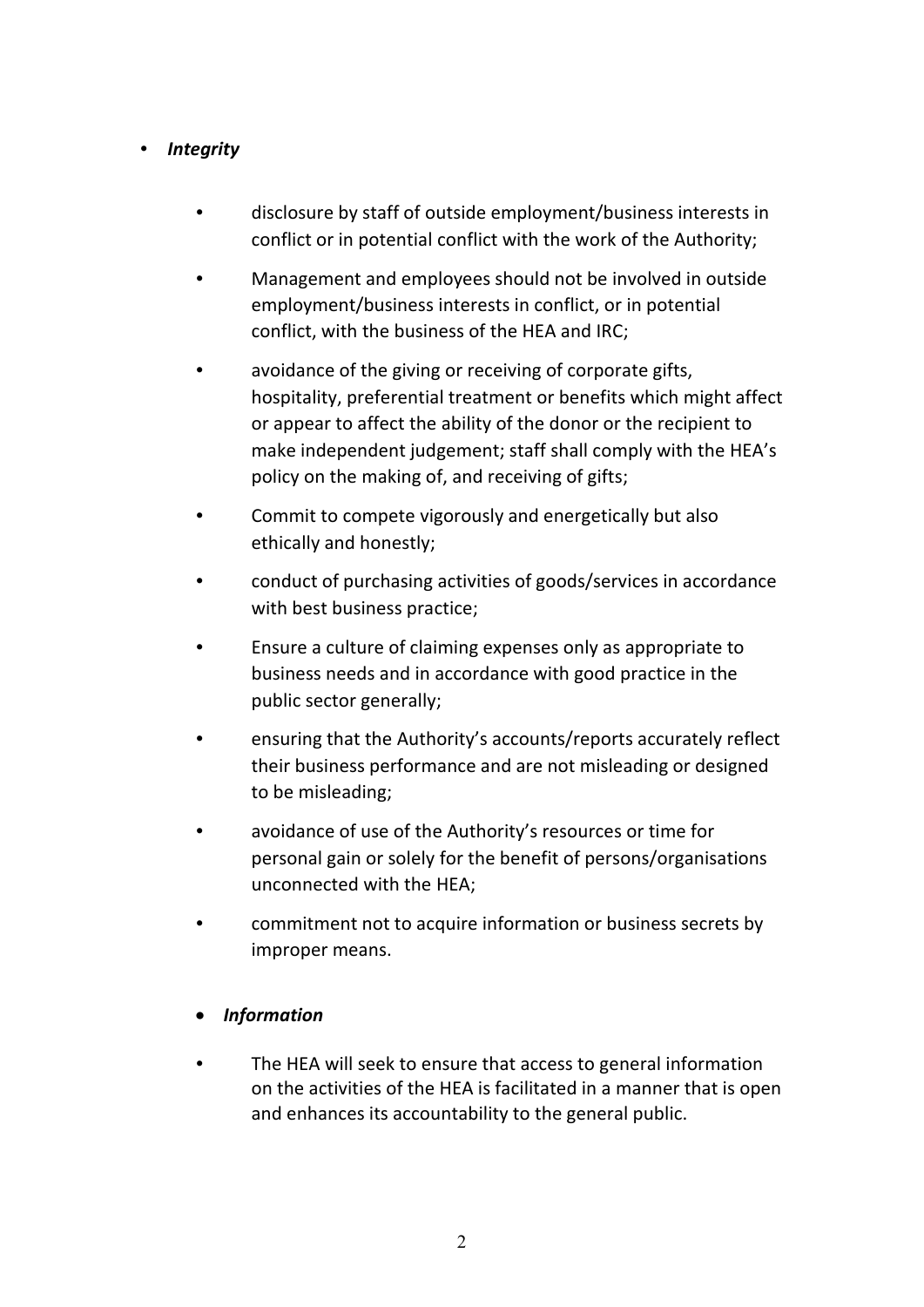Employees shall -

- uphold the confidentiality of sensitive information held by the Authority. Confidential information should not be disclosed without the approval of a staff member at Assistant Principal grade or higher. If in doubt consult your supervisor. This includes material such as:
	- reports not already published;
	- **•** information received in confidence by the Authority;
	- personal information; and
	- commercial or institution specific sensitive information (including, but not limited to, future plans or details of major organisational or other changes such as restructuring);
- observe appropriate prior consultation procedures with third parties where, exceptionally, it is proposed to release sensitive information in the public interest;
- comply with relevant statutory provisions (e.g. data protection legislation, the Freedom of Information Act, 1997).

#### *Obligations*

Employees shall -

- Fulfil all regulatory and statutory obligations imposed on the HEA;
- Comply with detailed tendering and purchasing procedures, as well as complying with prescribed levels of authority for sanctioning any relevant expenditure.
- cooperate with controls put in place to prevent fraud and comply with prescribed procedures in relation to claiming of expenses for business travel;
- employees are required to co-operate with internal audit in the internal audit process.
- recognise that the acceptance of positions following the cessation of employment with the HEA can give rise to the potential for conflicts of interest and to confidentiality concerns. A former member of staff shall continue to respect the confidentiality of sensitive material held by the Authority in any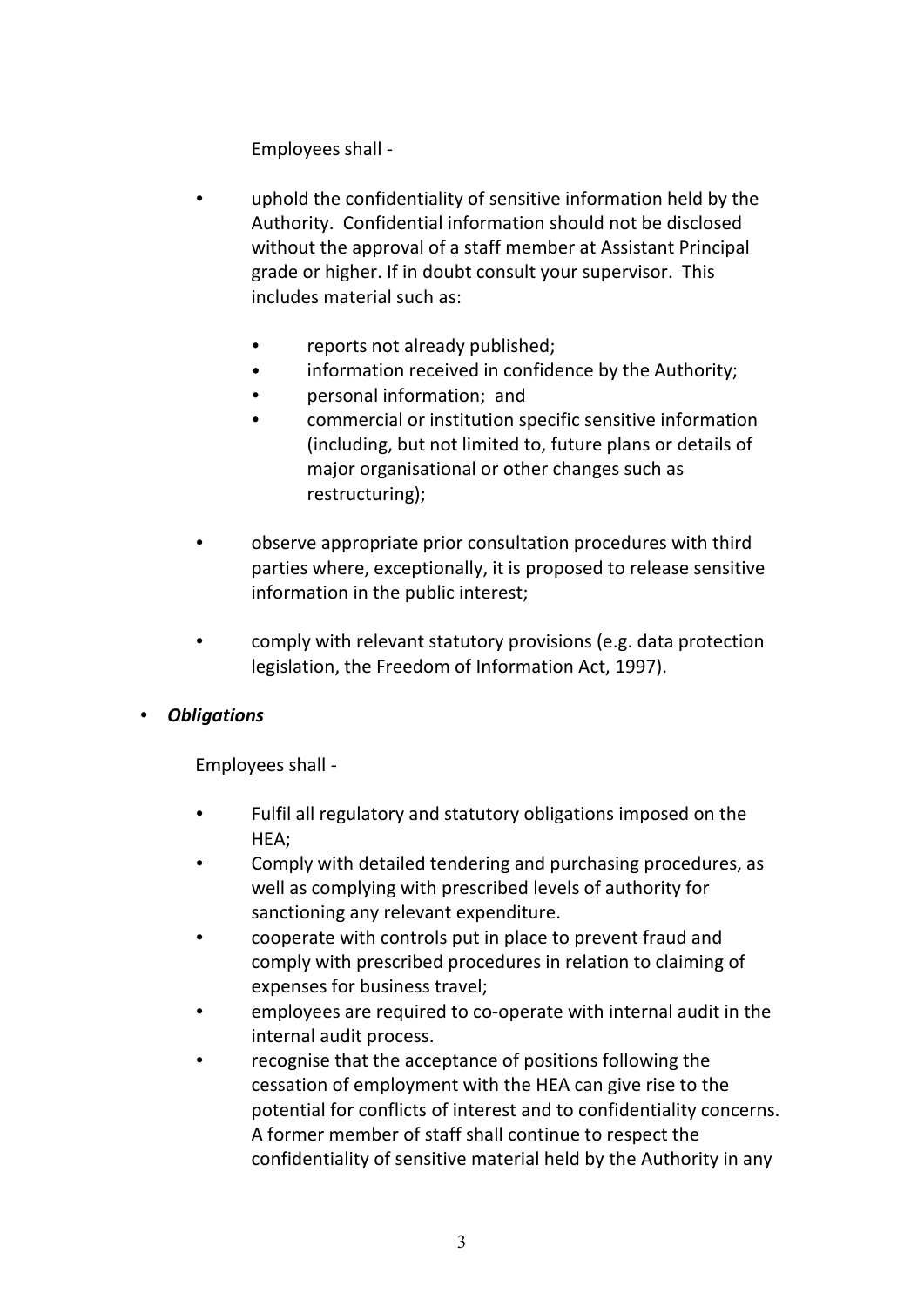dealings he/she may have following the cessation of their employment with the HEA.

- Acknowledge the duty of all to conform to highest standards of business ethics.
- Loyalty
	- Acknowledge the responsibility to be loyal to the HEA and Council and fully committed in all its business activities while mindful that the organisation itself must at all times take into account the interests of the shareholder.

#### *Fairness*

The Authority will -

- ensure that it complies with employment equality and equal status legislation including the HEA's Dignity at Work Policy and;
- be committed to fairness in all its activities; and
- will value stakeholders of the HEA and treat all equally.
- *Work/External Environment*

The Authority will -

- place the highest priority on promoting and preserving the health and safety of employees and;
- ensure that community concerns are fully considered.
- Promote the development of a culture of 'speaking up' whereby workers can raise concerns regarding serious wrongdoing in the workplace without fear of reprisal.
- Minimise any detrimental impact of the operations on the environment

#### *Communications*

Employees shall -

 adhere to the HEA policy that only the Chairperson, Chief Executive, or their nominee speaks on behalf of the Authority to the media;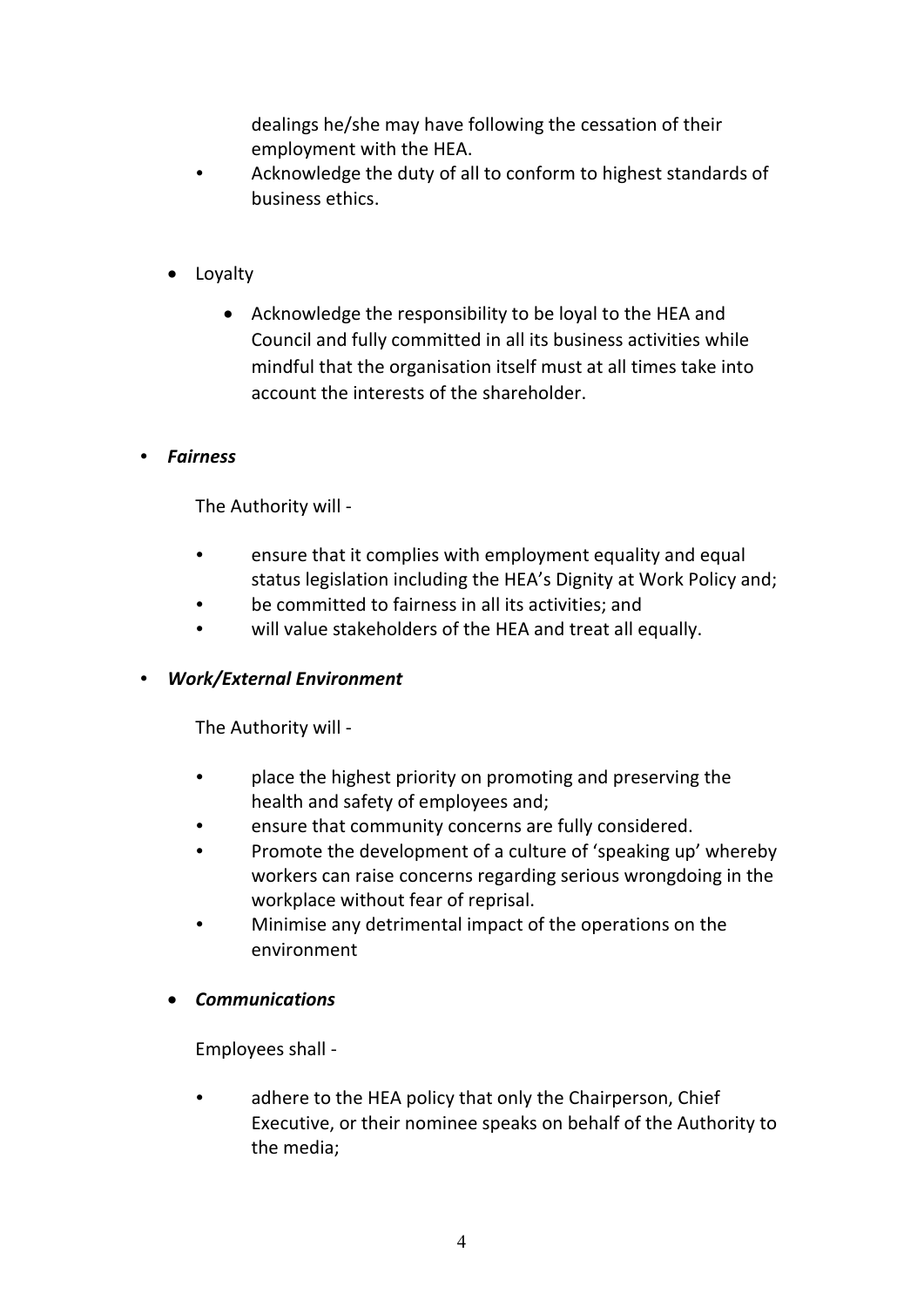- recognise that communication of decisions taken by the Authority is to be conveyed by the CEO or a person nominated by him or her.
- Adhere to the HEA's Communications Strategy and Social Media Policy
- *Responsibility*
	- This Code of Business Conduct will be circulated to all employees for their retention;
	- the above recipients will acknowledge receipt and understanding of same; and
	- $\bullet$  Management will prepare an explanatory booklet providing practical guidance and direction on such areas as gifts and entertainment and on other ethical considerations which arise routinely.

## *Review*

 The Authority will review this Code of Business Conduct as appropriate.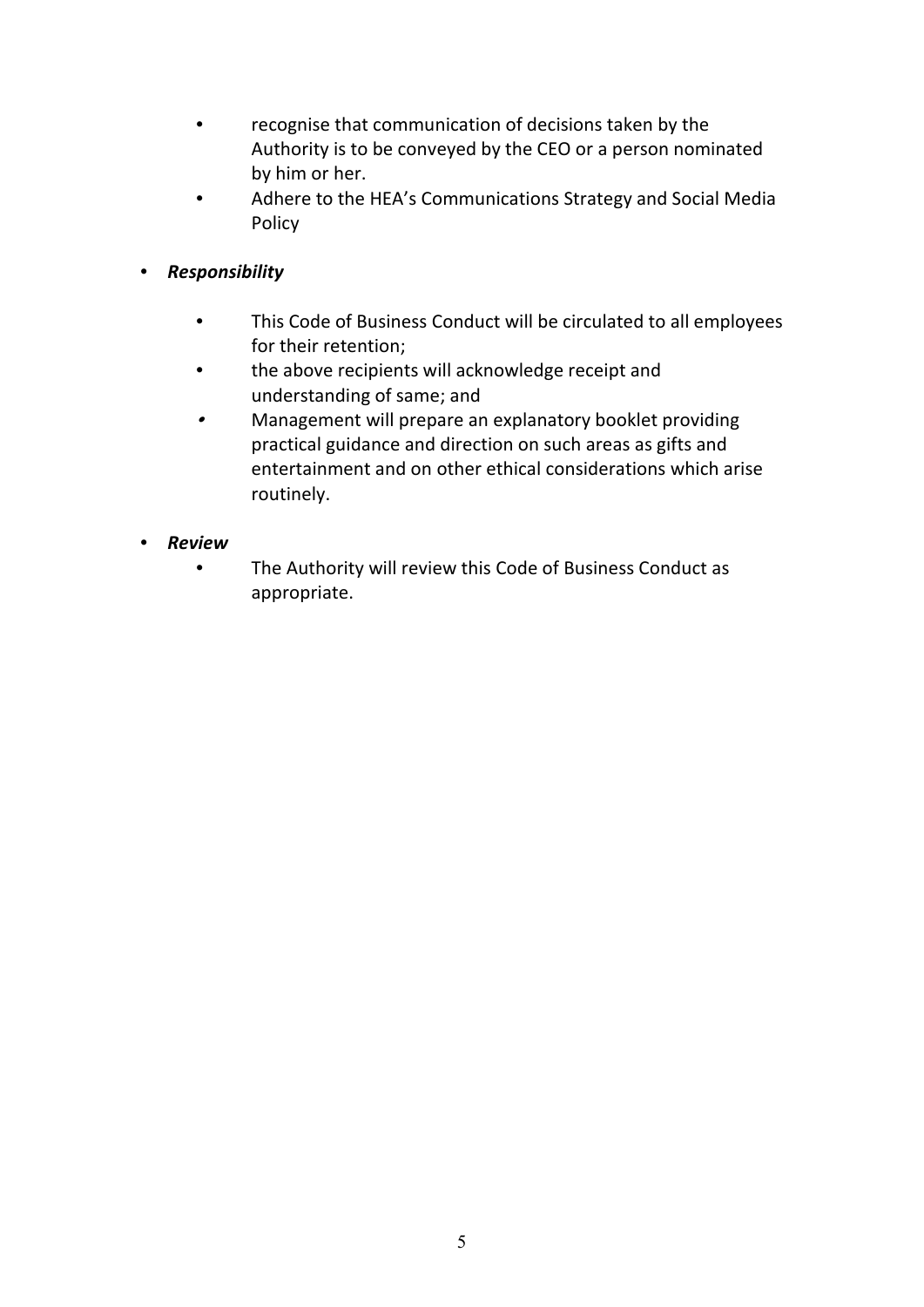### **Appendix One**

# **Acceptance of outside appointments and of consultancy engagement following expiry of office, resignation or retirement**

The following provisions, which will apply for a period of 12 months after their membership ceases, are designed to foster a culture in which HEA members and employees are fully aware of the potential for conflict of interest in accepting positions outside the HEA. It is important to declare to the appropriate authority (see below) such potential conflicts of interest in order to avoid any suspicion that the advice and decisions of a serving officer might be influenced by the expectation of future employment with a particular firm or organisation. However, it is not the intention to place an unnecessary burden on members or designated employees in this regard and it is expected that these provisions will not affect the generality of former members of staff joining outside employment.

Any former member or employee intending to be engaged in or connected with (i) any outside

business with which he or she had official dealings or (ii) any outside business that might gain an unfair advantage over its competitors by employing him or her, must inform the appropriate authority outlined below of such an intention. Additionally, members and staff who hold positions which are "designated positions" for purposes of the Ethics Acts shall not, within twelve months of their membership expiring/resigning or retiring as a Member/Employee

• accept an offer of appointment from an employer outside the HEA, where the nature and terms of such appointment could lead to a conflict of interest, without first obtaining approval from the appropriate authority as outlined below.

#### or

• accept an engagement in a particular consultancy project, where the nature and terms of such appointment or engagement could lead to a conflict of interest, without first obtaining approval from the appropriate authority as outlined below.

The HEA is required to monitor the acceptance of outside appointments by former members and staff.

For the purpose of this policy the following shall be the appropriate authority;